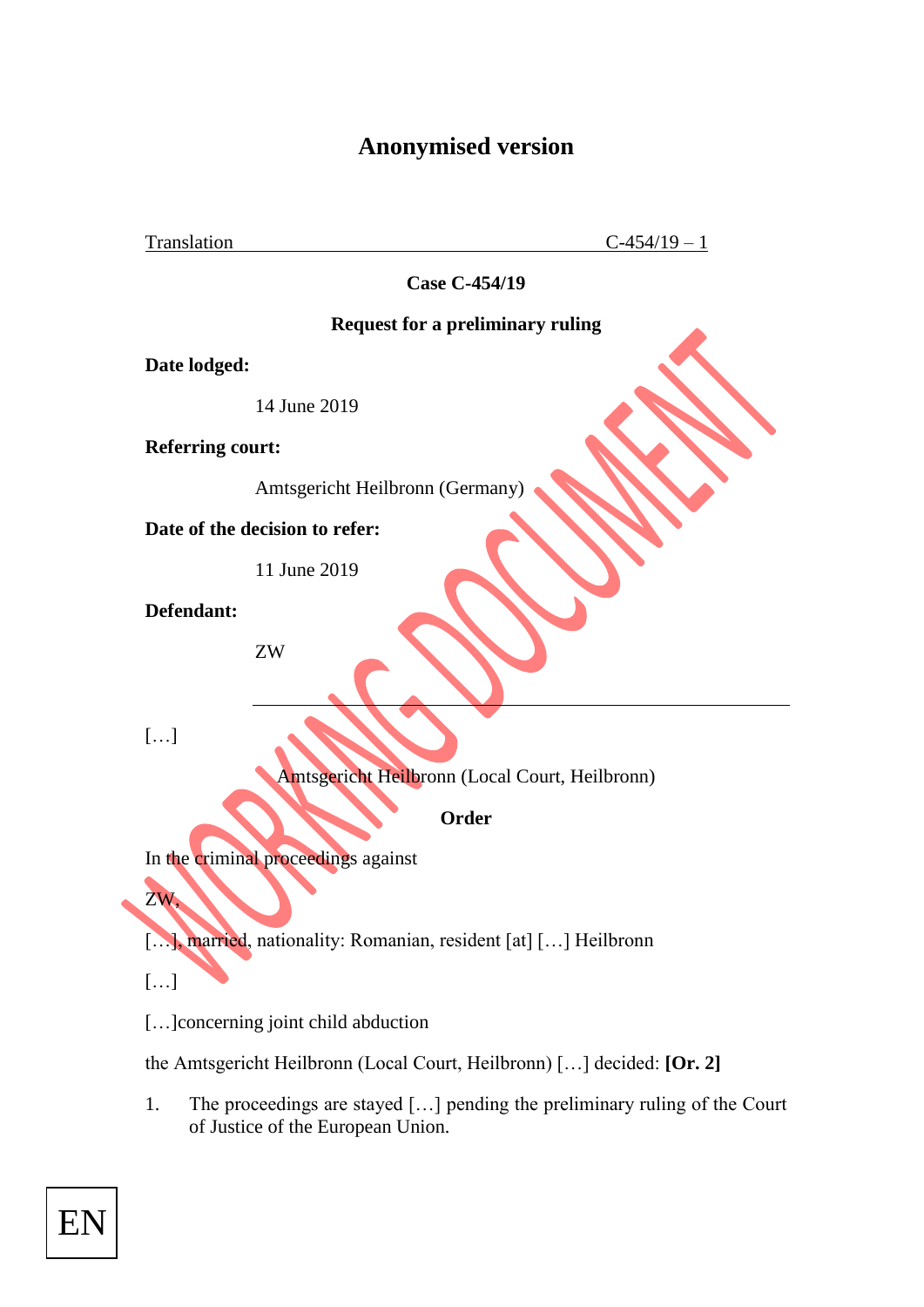- 2. The following questions shall be referred to the Court of Justice of the European Union pursuant to Article 267 of the Treaty on the Functioning of the European Union for clarification:
	- (a) Is primary and/or secondary European law, in particular Directive 2004/38/EC of the European Parliament and of the Council, in the sense of a full right of EU citizens to move and reside freely within the territory of the Member States, to be interpreted as meaning that it also covers national criminal provisions?
	- (b) If the question is answered in the affirmative: does the interpretation of primary and/or secondary European law preclude the application of a national criminal provision which penalises the retention of a child from his guardian abroad where the provision does not differentiate between Member States of the European Union and third countries?

## **Grounds:**

## A. Subject-matter of the main proceedings

1 The main proceedings concern the question of whether point 2 of Paragraph 235(2) of the German Strafgesetzbuch (German Criminal Code, 'the StGB') infringes the rules on free movement of workers, in particular Directive 2004/38/EC, and the right of EU citizens regulated therein, including their family members (Article 2(2) of Directive 2004/38/EC), to move and reside freely within the territory of the Member States (Article 1 of Directive 2004/38/EC) and the principle of equal treatment under Article 24(1) **[Or. 3]** of Directive 2004/38/EC and, therefore, because of the primacy of EU law, whether it may no longer be applied by a national court.

## B. Facts of the main proceedings

2 1. Background of the defendant, ZW, mother of AW

The defendant,  $ZW$  [...], born [...] in [...] in Romania, and QN, born [...] in [...] in Romania are the parents of AW, a child born outside of marriage […] in […], Romania. The defendant, ZW, spent the first year after the birth of her son, AW, in Romania. Thereafter, she saw an opportunity to build a life for her and her son in Germany. In preparation for this, she moved to Germany on her own first. Meanwhile, her son, AW, stayed in Romania with a godmother who looked after and maintained him. From 2009, the defendant, ZW, worked on a temporary basis, as an employee liable to make social security contributions, for temporary employment agencies which employed her as a cleaning lady in a kindergarten, a retirement home and a hospital. At times she was employed on a part-time basis and at times she was unemployed, when she would be registered as seeking work with the public employment office. After her employment situation was secured in 2009, the defendant, ZW, brought her son, AW, to Germany.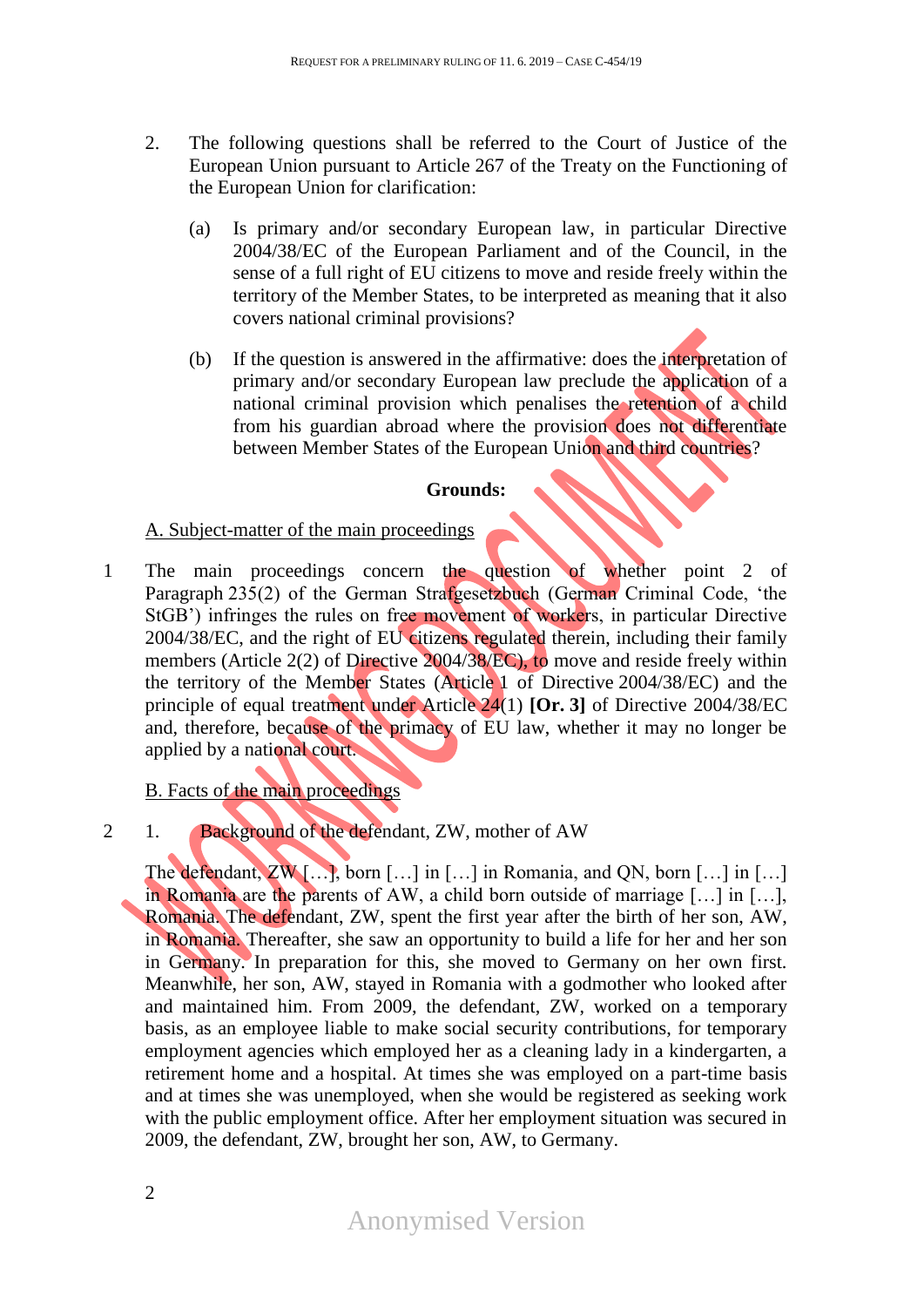## 3 2. Background of QN, father of AW

The father of the child, QN, had originally attended a German school in Romania. He repeatedly spent time with his family members in Karlsruhe. These stays **[Or. 4]** also served the purpose of allowing QN to earn money in Germany. Currently, QN lives in Romania once again, where, on the basis of his income there, he is financially successful.

4 3. The situation regarding the son, AW

Under Romanian law, both parents (who have been separated a long time) are entitled to custody of AW. Rule violations occurred while AW was attending kindergarten in Germany which ultimately resulted in the provision of social and pedagogical family assistance to strengthen the parenting skills of the defendant, ZW, develop consistent parenting and support the family with formalities. Ultimately, however, these measures did not improve the situation.

- 5 In 2012, the defendant, ZW, brought her son to the father, QN, who was living in Romania, as a new passport had to be issued and documents were missing. In September 2012, when AW returned, there were behavioural problems once again, which is why, in March 2013, with the consent of the defendant, he was placed by the youth welfare office at a youth welfare facility in Bad Friedrichshall, near Heilbronn, the mother's place of residence. During a telephone call with the youth welfare office the father agreed 'reluctantly' to this until such time as he would want his son to come to stay with him.
- 6 By decision of the Local Court, Heilbronn, of 14 November 2014, the right to determine the place of residence for their son, AW, the right to apply for youth welfare measures and social benefits for him and the right to participate in welfare planning and health care were taken from both parents. The rights that were taken from the parents were initially transferred to the district youth welfare office of the district administration **[Or. 5]** of Heilbronn as part of a judicial guardianship arrangement. Following the failure of the placement at the youth welfare facility in Bad Friedrichshall, AW was placed in a facility in Westerwald, where the child could not be cared for in the same manner as he would be cared for in another emergency care facility, meaning that AW, with the agreement of the district youth welfare office of the district administration of Heilbronn, returned to his mother's home. By letter dated 3 August 2017, the youth welfare office of Heilbronn, which was now responsible, applied for the transfer of parental care back to the child's mother. For reasons which remain unclear, this has not yet happened.
- 7 Meanwhile, at the beginning of December 2017, during a visit to the defendant, ZW, QN, with her agreement, brought his son to Romania again, where he has since lived with his son. What is not yet clear is whether the defendant had agreed that QN would bring his son to Romania permanently or just until after Christmas 2017. The youth welfare office of Heilbronn was not informed about this; neither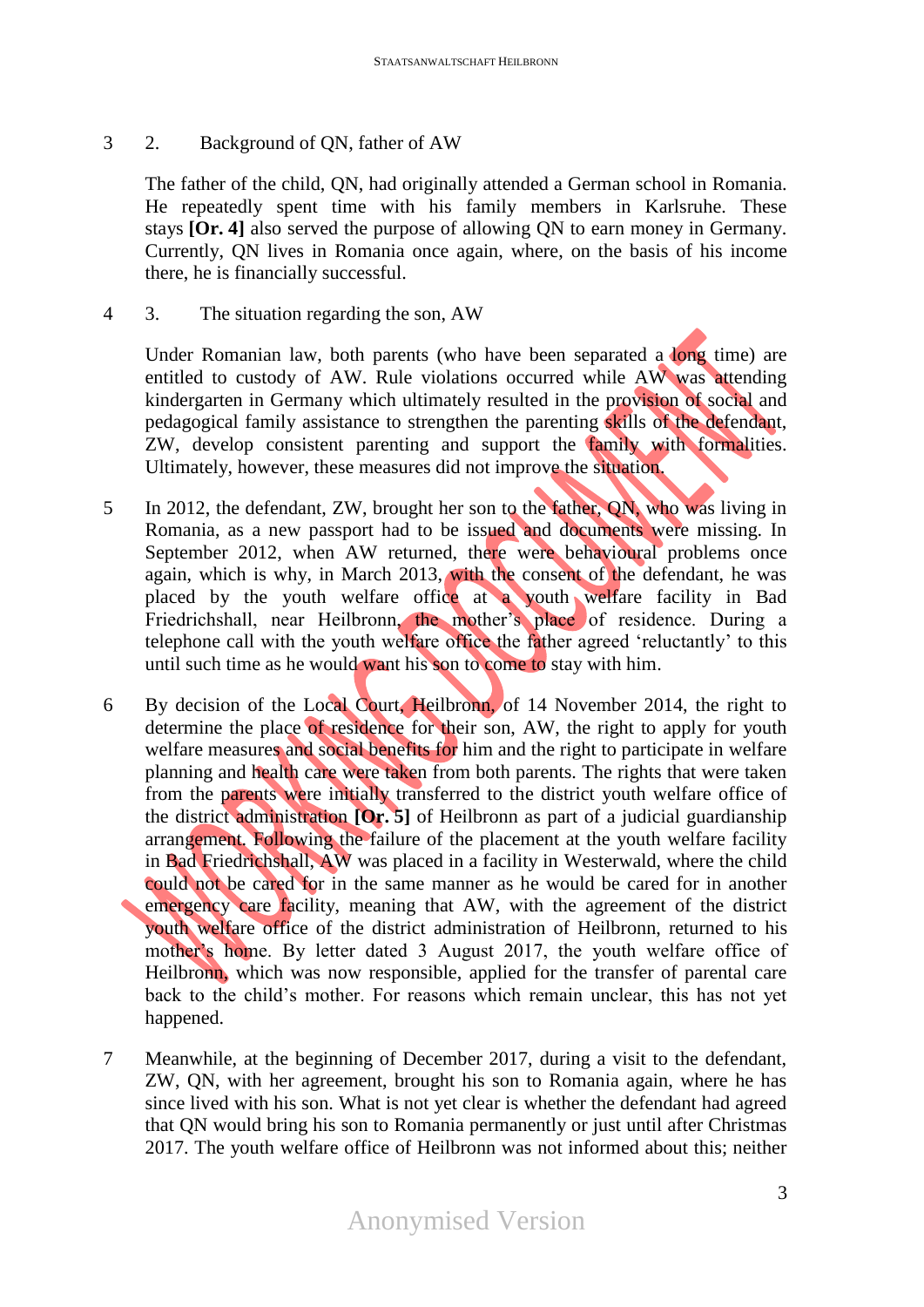was the competent guardian which remained entrusted with the exercise of the rights which were taken away from the parents. The latter filed a criminal complaint concerning the removal of the child to Romania against both parents for 'child abduction' when the defendant, ZW, informed it of the bringing of the child to Romania.

## 8 4. Alleged criminal actions

The defendant has now been accused of the following facts:

'On 9 December 2017 the accused and her husband, from whom she was living separately, agreed that their common 12-year-old son, AW, for whom the right to determine place of residence was vested in the district youth welfare office of Montabaur as, inter alia, guardian, by the Local Court, Heilbronn, should no longer live with her in Heilbronn but with the father in Romania. **[Or. 6]** In performance of this agreement and in wilful disregard by the parents of the right of the district youth welfare office of Montabaur to determine place of residence, AW was brought to Romania, where he has since lived.'

9 C. Legal Framework

The facts described above fulfil the constituent elements of the criminal offence of joint child abduction under point 2 of Paragraph 235(2) and Paragraph 25(2) of the StGB.

10 Paragraph 235 of the StGB reads as follows, whereby the following highlighted passages are to be applied:

'Paragraph 235 Child abduction

(1) A term of imprisonment not exceeding five years or a fine shall be imposed on a person who removes or retain

1. a person under eighteen years of age by force, threat of serious harm or deception, or

2. a child, who is not a relative,

from one or both of his parents or his guardian or carer.

(2) The same penalty shall be imposed on a person who

1. removes a child in order to take him abroad, or

2. having brought him there or the child having gone there, retains a child from one or both of his parents or his guardian or carer[.]

(3) An attempt in the case of point 2 under subparagraph (1) or point 1 of subparagraph (2) above shall be a punishable offence.

4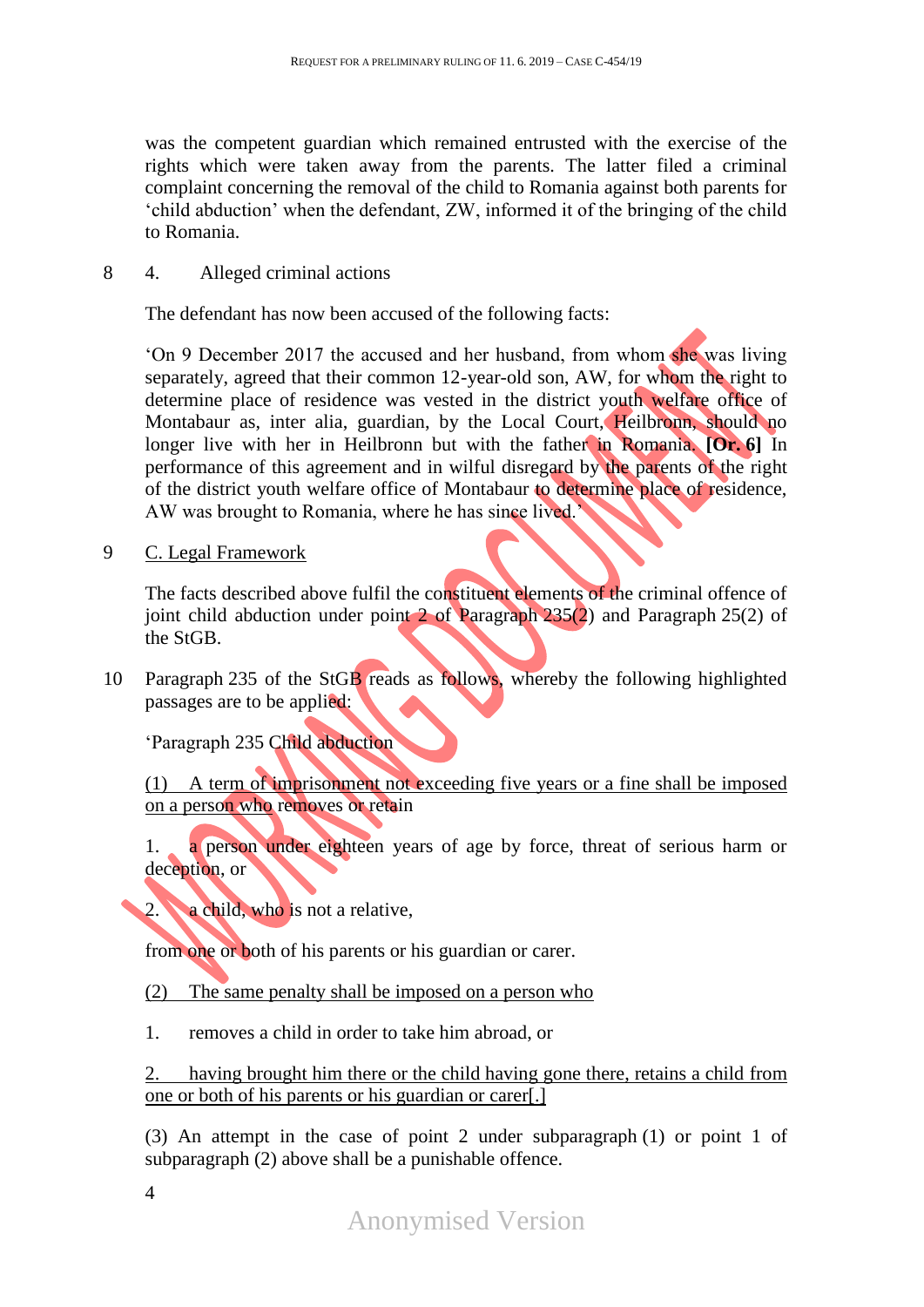(4) A penalty of between one year's and ten years' imprisonment shall be imposed if the person

1. by the offence places the victim in danger of death or serious injury or of a significant impairment of his physical or mental development, or

2. commits the offence for material gain or with the intent of benefiting financially himself or a third person.

(5) If, by the offence, the person causes the death of the victim, the penalty shall be imprisonment of not less than three years. **[Or. 7]**

(6) In less serious cases under subparagraph (4), a penalty of not less than six months' and not exceeding five years' imprisonment shall be imposed; in less serious cases, under subparagraph (5), a penalty of not less than one year's and not exceeding ten years' imprisonment shall be imposed.

(7) In cases under subparagraphs (1) to (3), the abduction of the child shall only be prosecuted upon request where the prosecuting authority itself considers an intervention necessary because of the particular public interest in such a prosecution.'

- 11 The joint commission of a criminal offence, which deals with mutual attribution of liability based on participation, is governed by Paragraph 25(2) of the StGB.
- 12 Paragraph 25 of the StGB provides as follows, whereby the following highlighted passages are to be applied:

'Paragraph 25 Principals

(1) Any person who commits the offence himself or through another shall be liable as a principal.

(2) Where the offence is committed jointly by more than one person, each shall be liable as a principal (joint principals).'

13 D. Relevance of the referred question to the decision

The only possible consequence of Paragraph 235 of the StGB being incompatible with primary and/or secondary European law and the latter, therefore, having primacy of application is that Paragraph 235 of the StGB is inapplicable. The Local Court, Heilbronn considers itself obliged to refer the matter to the Court of Justice for a preliminary ruling under Article  $267(1)(a)$  and (b) as the interpretation of EU law determines the applicability of the national (criminal) legal provision.

14 D. Explanation of the questions referred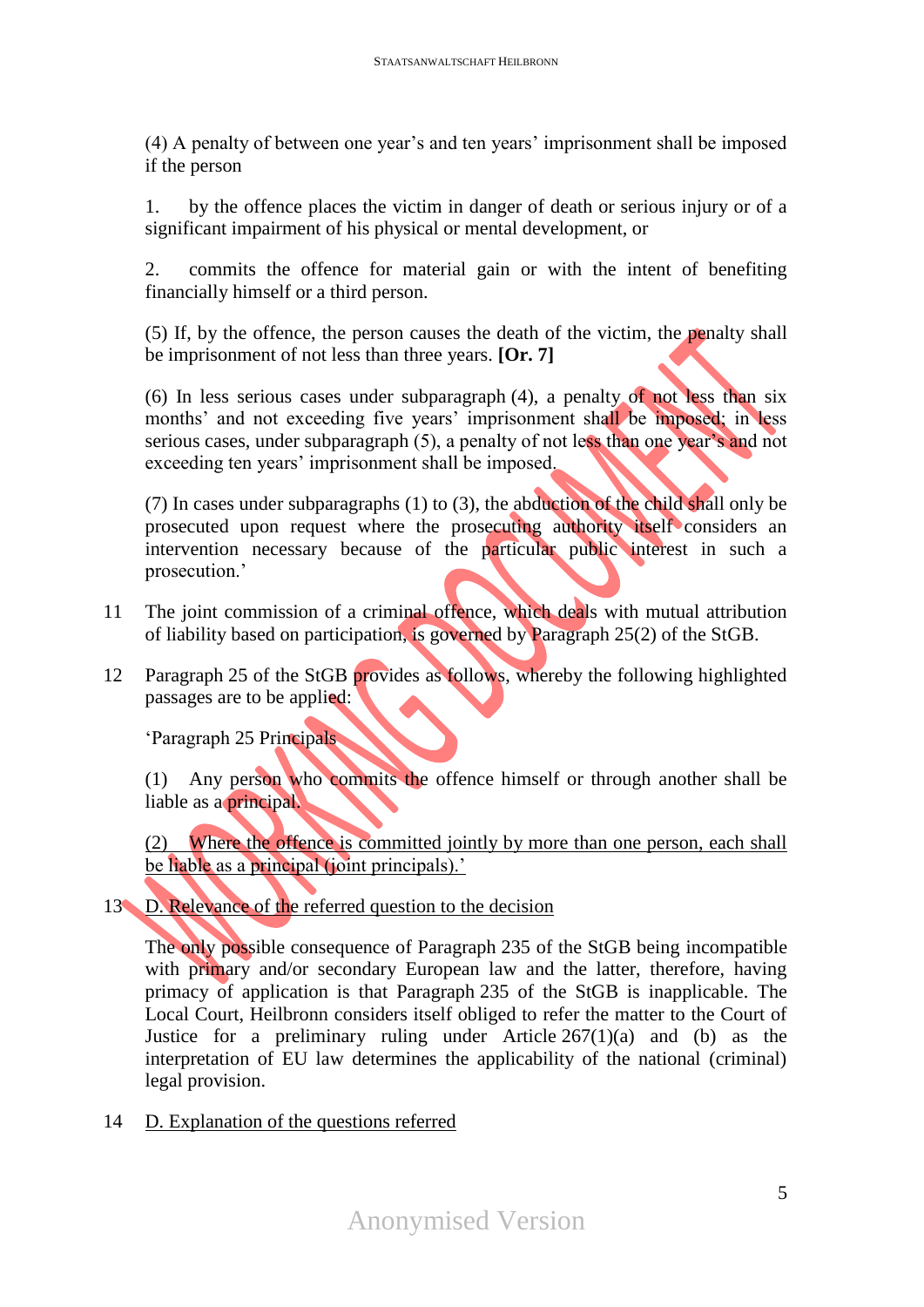The referring court is of the view that the applicable criminal provision is not compatible with, in particular, Directive 2004/38/EC of the European Parliament and of the **[Or. 8]** Council and therefore cannot be applied because of the primacy of EU law. Directive 2004/38/EC governs the right of EU citizens and their family members to move and reside freely within the territory of the Member States. According to the recitals, the free movement of persons constitutes one of the fundamental freedoms of the internal market, which comprises an area without internal frontiers, in which that freedom is ensured in accordance with the provisions of the Treaty.

- 15 The following two aspects may preclude the national criminal provision from being compatible with Directive 2004/38/EC:
- 16 1. Under Article 4 of Directive 2004/38/EC, all Union citizens with a valid identity card or passport and their families who are not nationals of a Member State and who hold a valid passport shall have the right to leave the territory of a Member State to travel to another Member State.
- 17 As a Romanian national and, furthermore, as the son of ZW and QN, both Romanian nationals, the child, AW, falls within the scope of protection of Directive 2004/38/EC pursuant to Article 3 in conjunction with Article 2.
- 18 Under Article 4, therefore, AW has the right to leave the territory of a Member State, namely the Federal Republic of Germany, and to take up residence with his father in his home country, Romania. According to the eleventh of the recitals which provide the reasons for the adoption of the Directive, the fundamental and personal right of residence in another Member State is conferred directly on Union citizens by the Treaty and should not depend on administrative procedures. **[Or. 9]**
- 19 The application of the national criminal provision in Paragraph 235, by way of the alternatives under the first and second points of subparagraph (1), which are relevant in this case, would mean that the defendant, ZW, and/or the father of the child, QN, could, free of criminal wrongdoing, retain their child, AW (in the present situation) from the guardian, as long as they simply do not leave the territory of the Federal Republic of Germany. As soon as they bring their son to another Member State, however, and retain him from the guardian there, the constituent elements of the crime will have been committed – even though both they themselves and their son have the right under Article 4 of Directive 2004/38/EC to leave a Member State of the European Union.
- 20 The criminal provision in Paragraph 235 goes even further, however. Under the first point of subparagraph (2), ZW would already have opened herself up to prosecution if she and her son, AW, went to the territory of another Member State simply for a visit or on holidays without the express agreement of the guardian, which at times could not be reached for longer periods of time. On the other hand,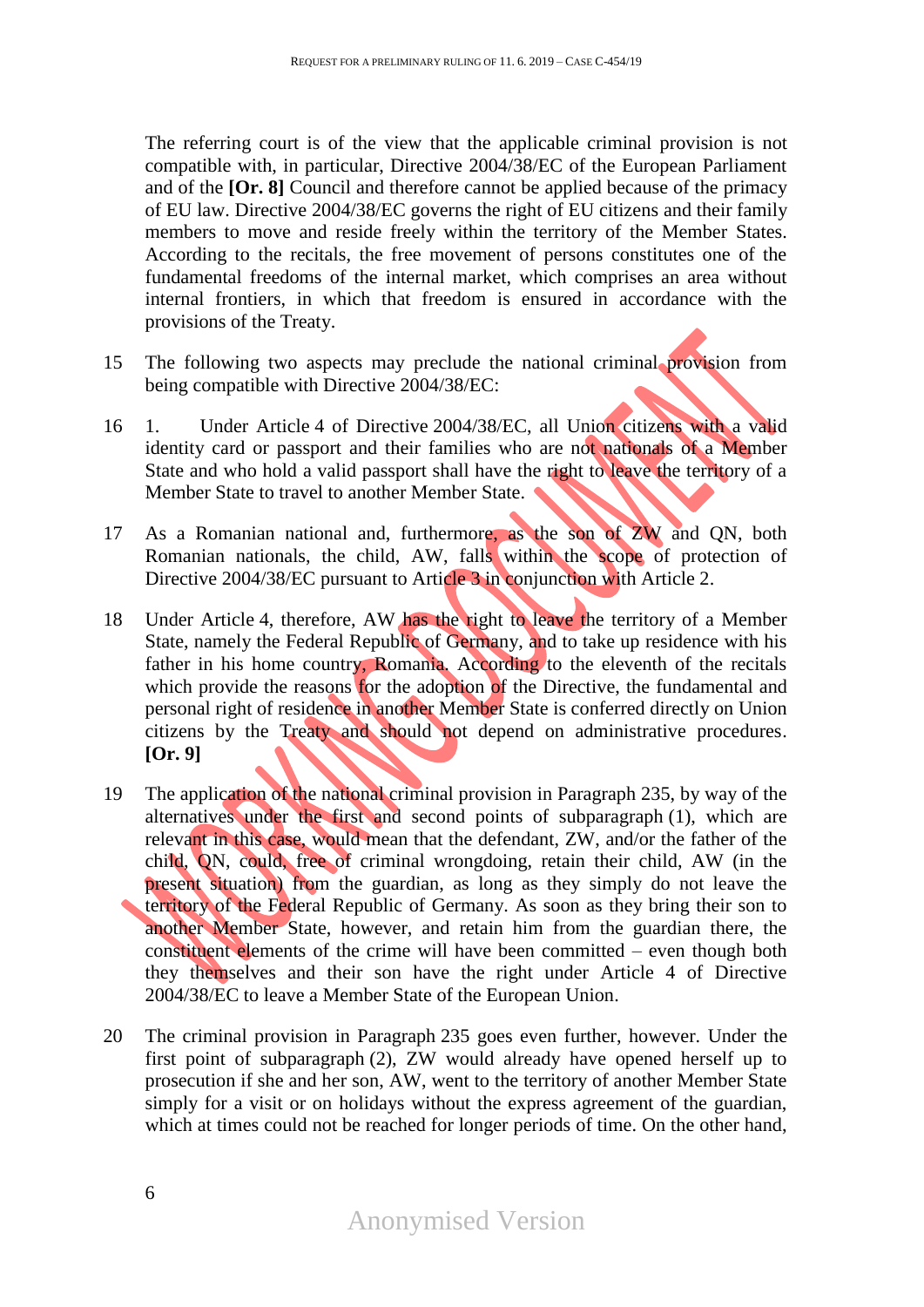travel with the child within Germany would not be covered by the criminal provision.

- 21 The decisive consideration for imposing criminal liability under Paragraph 235 is that a child cannot be returned or can only be returned with major difficulty from another culture […]. The court is of the view that these grounds do not apply within the European Union, in particular, as in this situation children may be returned without major difficulty under the Brussels II Regulation, and the children are not from a foreign culture. The regulation governs generally the obligation to recognise and enforce decisions on care and access rights made in one EU Member State in another EU Member State (Articles 21 and 28). **[Or. 10]**
- 22 The criminal provision in Paragraph 235 affects the free movement of EU citizens in such a way that, by removing the parental rights of a child, parents also indirectly de facto lose their freedom of movement, provided that they would not wish to lose the proximity to their child guaranteed to them in Article 8 of the European Convention on Human Rights (right to respect for private and family life). The referring court is of the view that the possible additional administrative expenses associated with the return of a child from the territory of the Union (conduct of enforcement proceedings in another Member State of the European Union) do not carry such weight that it would be appropriate to use them to justify the interference in the freedom of movement. This is because it may possibly be considerably easier to return a child who has been registered with the authorities – in this case AW's place of residence with his father is even known – from another Member State than it is to locate a child who has disappeared with a parent within the territory of the Federal Republic of Germany. Under no circumstances do (possible) additional administrative costs justify the difference in treatment with regard to the retention of a child within the territory of the Federal Republic of Germany, on the one hand, and within the territory of the European Union, on the other, so that […] only the second form of conduct could constitute a criminal offence.
- 23 While German parents of a German child are free to move and reside in their typical (social and geographical) environment, Romanian parents of a Romanian child born in Romania shall be liable to prosecution if they move to Romania with the child and choose to reside in their home country. Given the possibility at all times of returning the child within the EU, the reasons for this differentiation are not evident. Furthermore, in the present case there is also the fact that so far it appears a prompt return has not been deemed **[Or. 11]** necessary and, in any case, without anything further, telephone contact between the guardian and AW, which was already the only contact between them, is also possible in the Member State of Romania.
- 24 The interference in the free movement of EU citizens caused by the criminal provision in Paragraph 235 of the StGB may therefore not be justified.